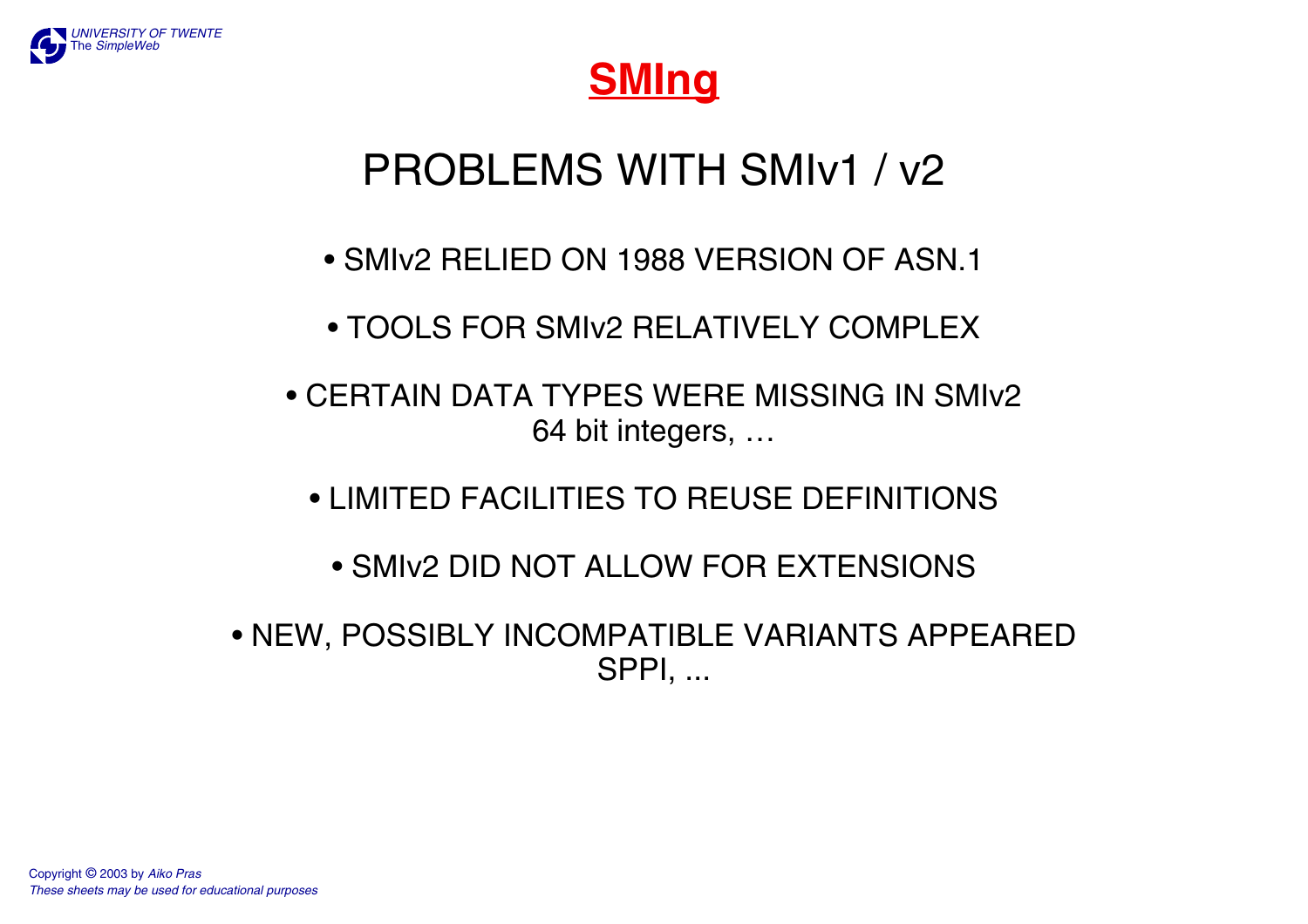



#### TO RESOLVE THESE PROBLEMS

#### THE IRTF NMRG DEFINED:

SMI next generation (ng)

THE CHALLANGE: CREATE A COMMON DATA DEFINITION LANGUAGE, INDEPENDENT OF SPECIFIC PROTOCOLS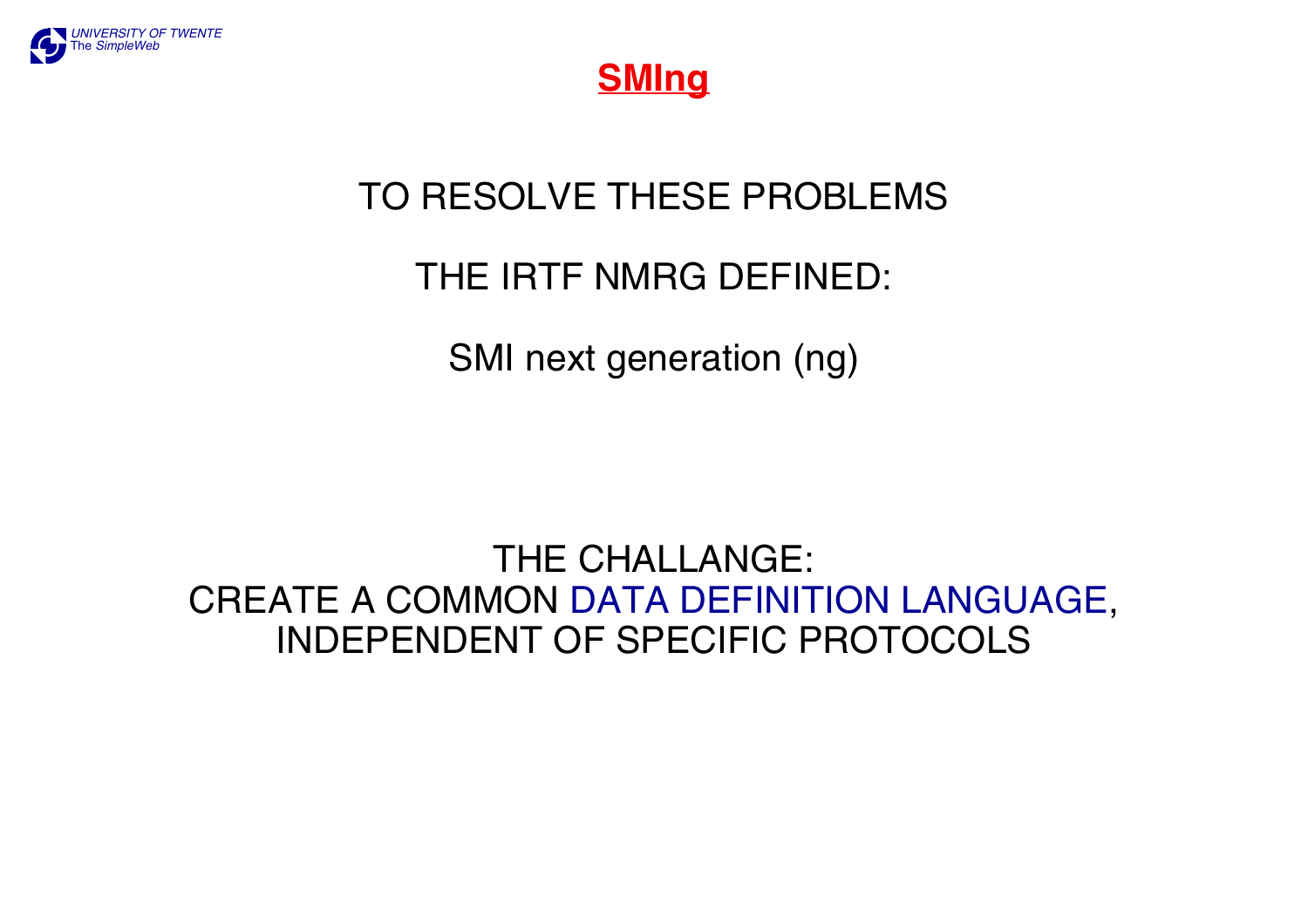

#### **DATA VERSUS INFORMATION MODEL**

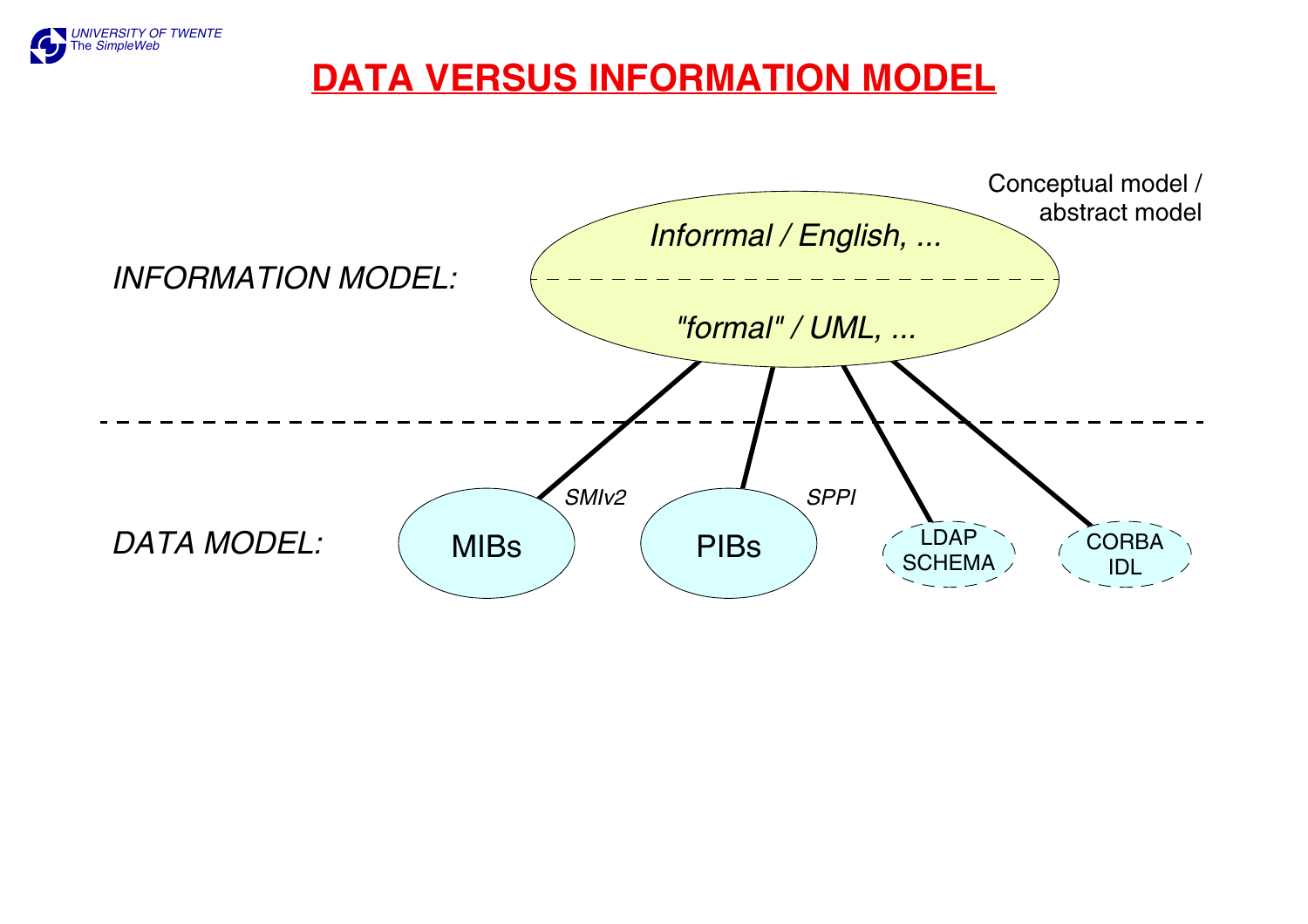

#### **DATA MODEL & "TRANSFER" PROTOCOL"**

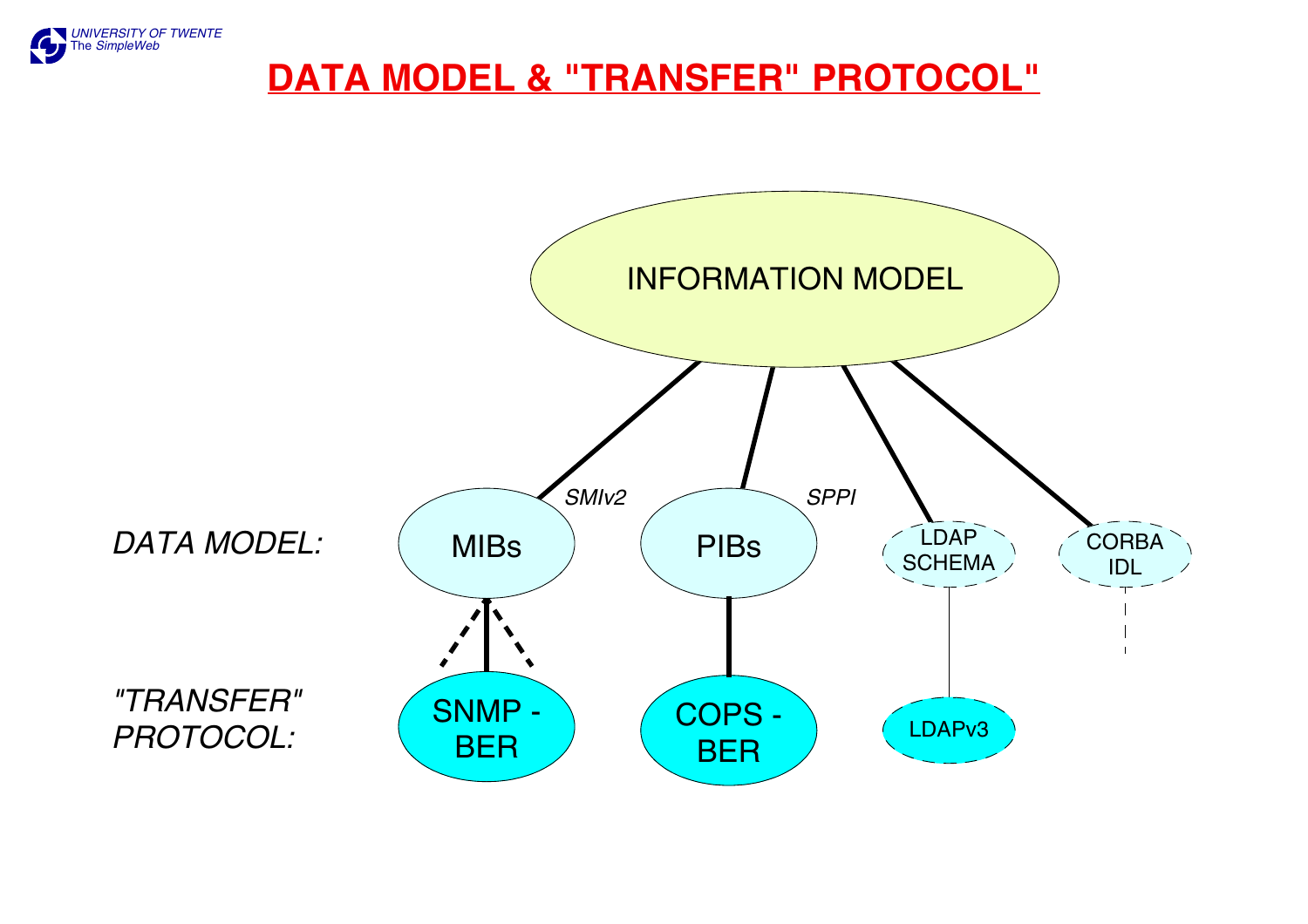

**ROLE OF SMIng**

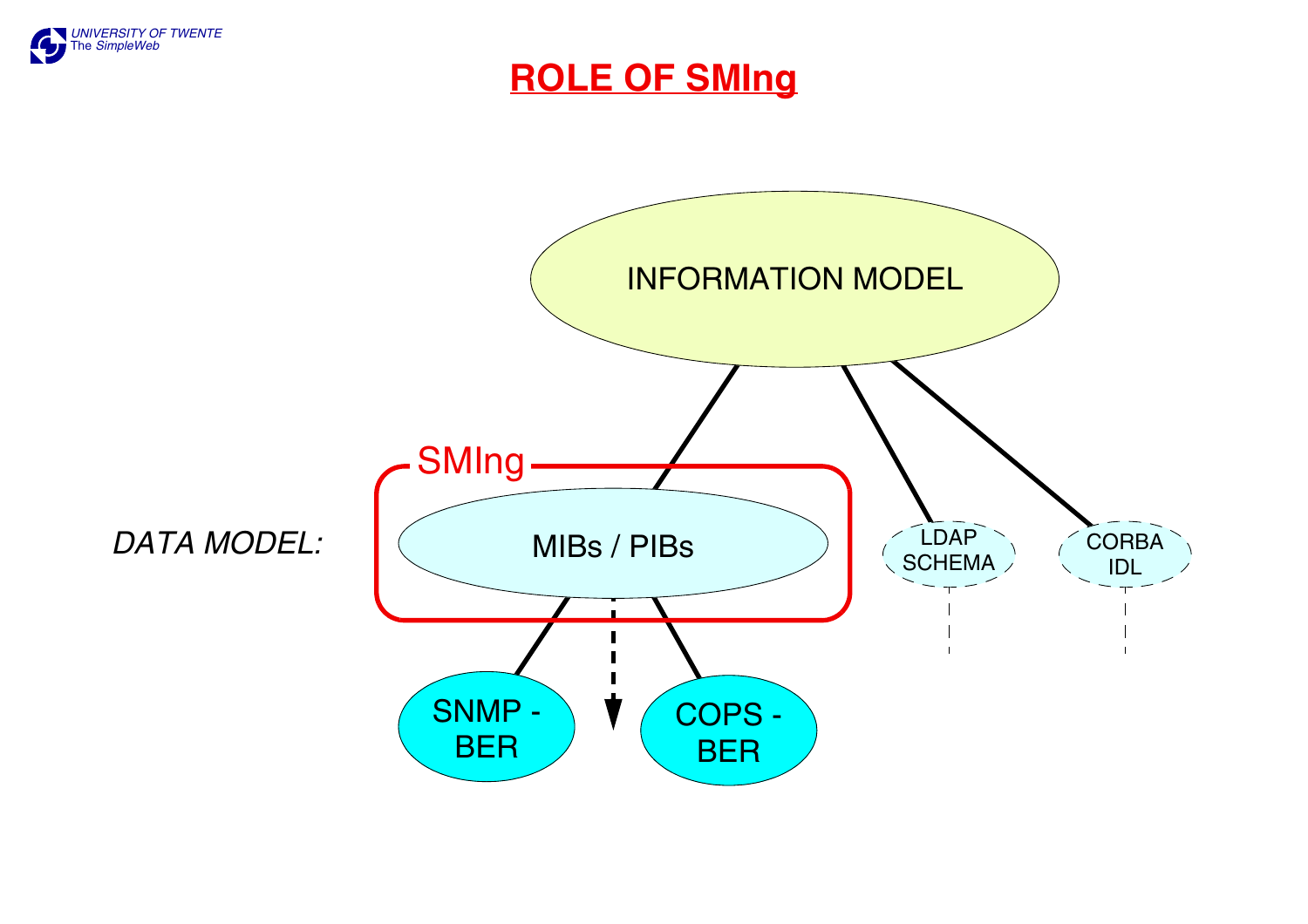

#### IRTF-NMRG PROPOSAL FORWARDED TO IETF

## SMIng WORKING GROUP FORMED

SMIv3

2000